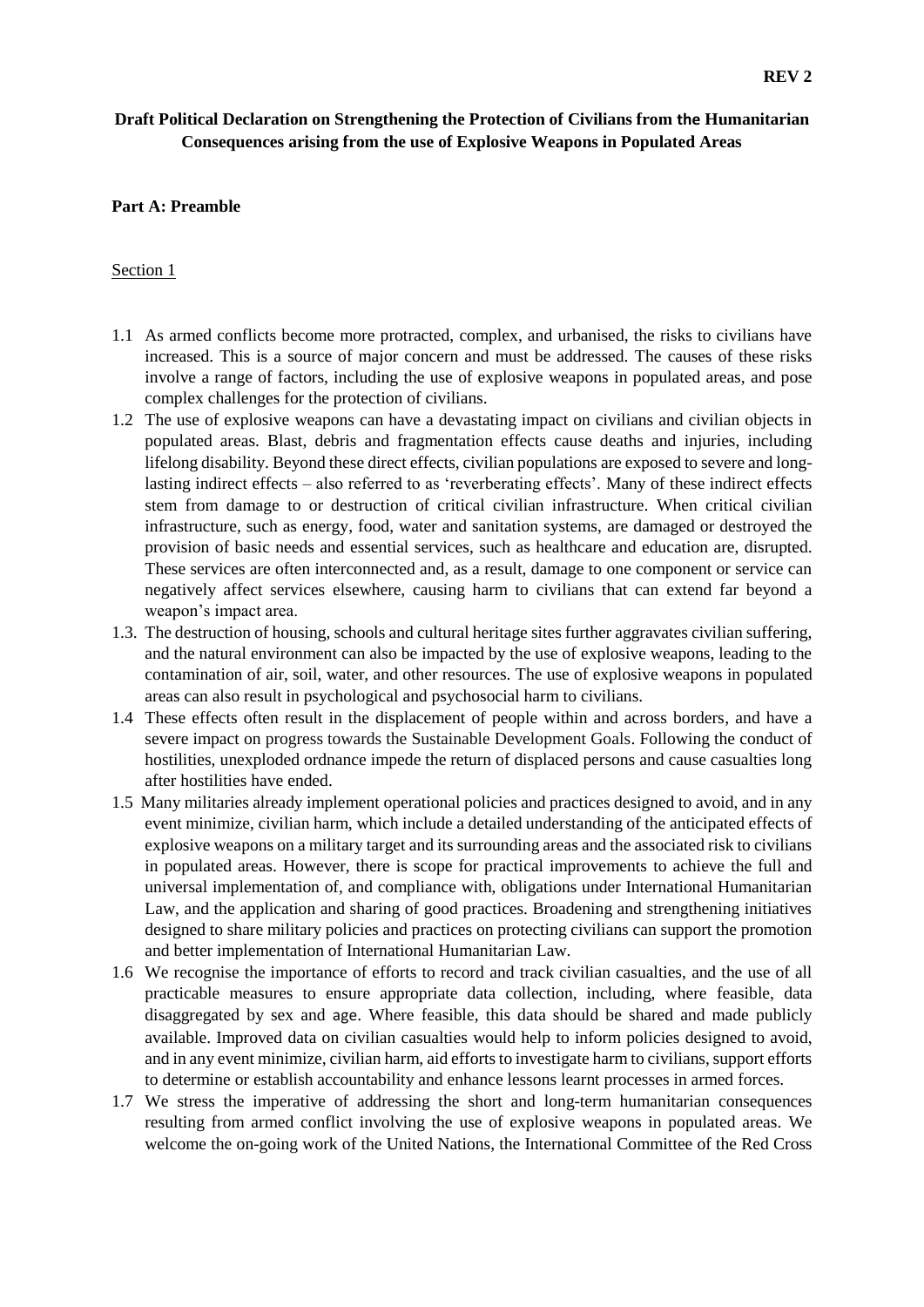(ICRC) and civil society on the impacts and long-term humanitarian consequences arising from the use of explosive weapons in populated areas.

1.7bis We also welcome work to empower and amplify the voices of all those affected, including women and girls, and we encourage further research into the gendered impacts of the use of explosive weapons.

### Section 2

- 2.1 We reaffirm our obligations and commitments under applicable international law, including International Humanitarian Law and International Human Rights Law, including our obligation to hold accountable those responsible for violations, and our commitment to end impunity.
- 2.2 Existing International Humanitarian Law provides the legal framework to regulate the conduct of armed conflict, and is applicable to the use of explosive weapons in all operating environments, and to all parties to an armed conflict, including both State and non-State armed groups. We stress the importance of full compliance with International Humanitarian Law as a means to protect civilians and civilian objects and to avoid, and in any event minimize, civilian harm when conducting hostilities, in particular within populated areas.
- 2.3 We recall the obligations on all parties to armed conflict to comply with International Humanitarian Law under all circumstances, including when conducting hostilities in populated areas, and recall in particular the obligation to distinguish between combatants and civilians as well as between civilian objects and military objectives, and to direct operations only against military objectives; the prohibitions against indiscriminate and disproportionate attacks; and the obligation to take all feasible precautions in attack and against the effects of attacks. We also recall the obligation under International Humanitarian Law to provide civilians with general protection against dangers arising from military operations, and to allow and facilitate rapid and unimpeded passage of humanitarian relief for civilians in need.
- 2.4 We condemn tactics designed to exploit the proximity of civilians or civilian objects to military objectives in populated areas, as well as the use of improvised explosive devices directed against civilian or civilian objects, and other violations of International Humanitarian Law, including by non-State armed groups, which further exacerbate the risks to civilians and are of grave concern.
- 2.5 We welcome the work of United Nations Security Council to strengthen the protection of civilians during armed conflict and to strengthen compliance with International Humanitarian Law, and recall to that end UNSC Resolutions on the protection of civilians in armed conflicts.

### **Part B: Operative Section**

Committed to strengthening the protection of civilians and civilian objects during and after armed conflict, strengthening compliance with applicable International Humanitarian Law, and addressing the humanitarian consequences arising from armed conflict involving the use of explosive weapons in populated areas, we will:

### Section 3

- 3.1 Review, implement, and, where necessary, develop or improve national policy and practice with regard to the protection of civilians during armed conflict in populated areas.
- 3.2 Ensure comprehensive training of our armed forces on International Humanitarian Law, and on the measures and good practices to be applied during the conduct of hostilities in populated areas to protect civilians and civilian objects.